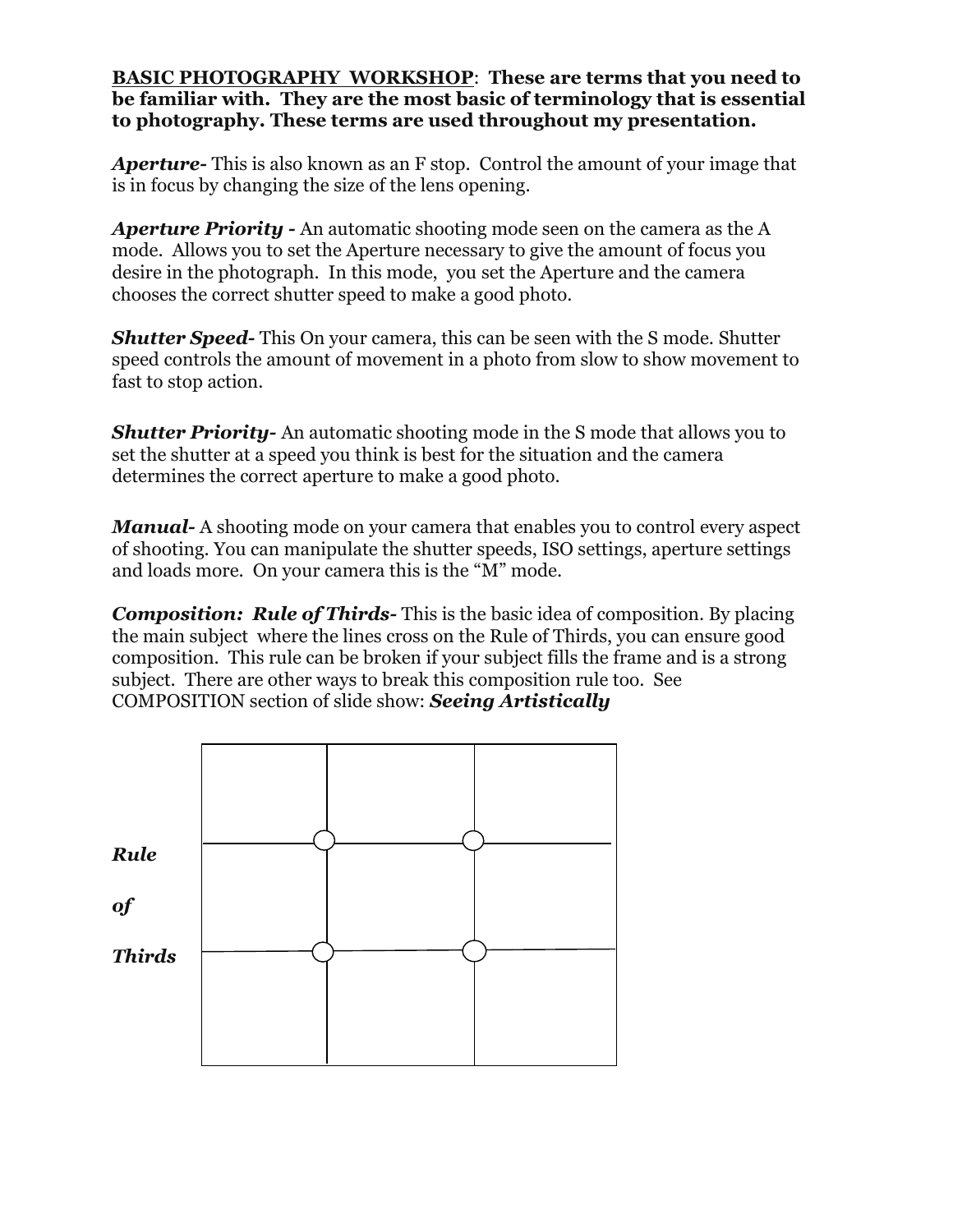*Exposure-* This term, in my own words, is the correct measurement and recording of all the different tones in the photo. (I don't say COLOR, because a camera only records TONES.) The actual description of Exposure is: The total amount of light allowed through a lens and onto a camera's sensor. The aperture controls a specific amount of light, and the shutter controls the amount of time that the light is allowed to pass through. The aperture and shutter working together controls exposure.

## **See the new Shutter/Aperture chart on page 5. Thanks to Bill Matthews, it is now much easier to read.**

**Overexposure** - A condition in which too much light reaches the digital camera sensor, creating a photograph that appears too light and washed out

**Underexposure** - A condition in which too little light reaches the digital camera sensor producing a dark and muddy-looking print.

**Normal or Correct -** The straight aperture and shutter speed exposure combination based on a simple light measurement by the camera's light meter. This may be just a starting point, however, depending on the scene's lighting, and the photographer's creative vision.

You typically control exposure by adjusting the shutter speed, ISO or aperture depending on what shooting mode (manual, aperture, shutter priority or program) that you are in.

I use the Bill Stoffel method to obtain the correct exposure. More on this in my presentation, Slide name *"How I take a Photograph"*

*Kodak Gray Card*. This is a standard tool used to determine correct exposure. If you can keep 18% gray card in your mind or in your camera bag, expose on a similar color (green grass, dark blue clear North sky, a similar gray sidewalk, roofing, etc.) before you press the shutter and your photos will be much better exposed. See "How I take a Photo" and "EXPOSURE" section of the slideshow for more info.

Buy a card online or if you want an inexpensive one, print your own 18% gray card on Photoshop using: 127,127,127 for an RGB file or 50,0,0 for LAB colorspace. OR, buy a tube of artist acrylic paint. Look on the label for the color information of a N5 or L=50, a=0, b=0. Paint onto most any surface (cracker box, paper, card stock, matboard, etc.)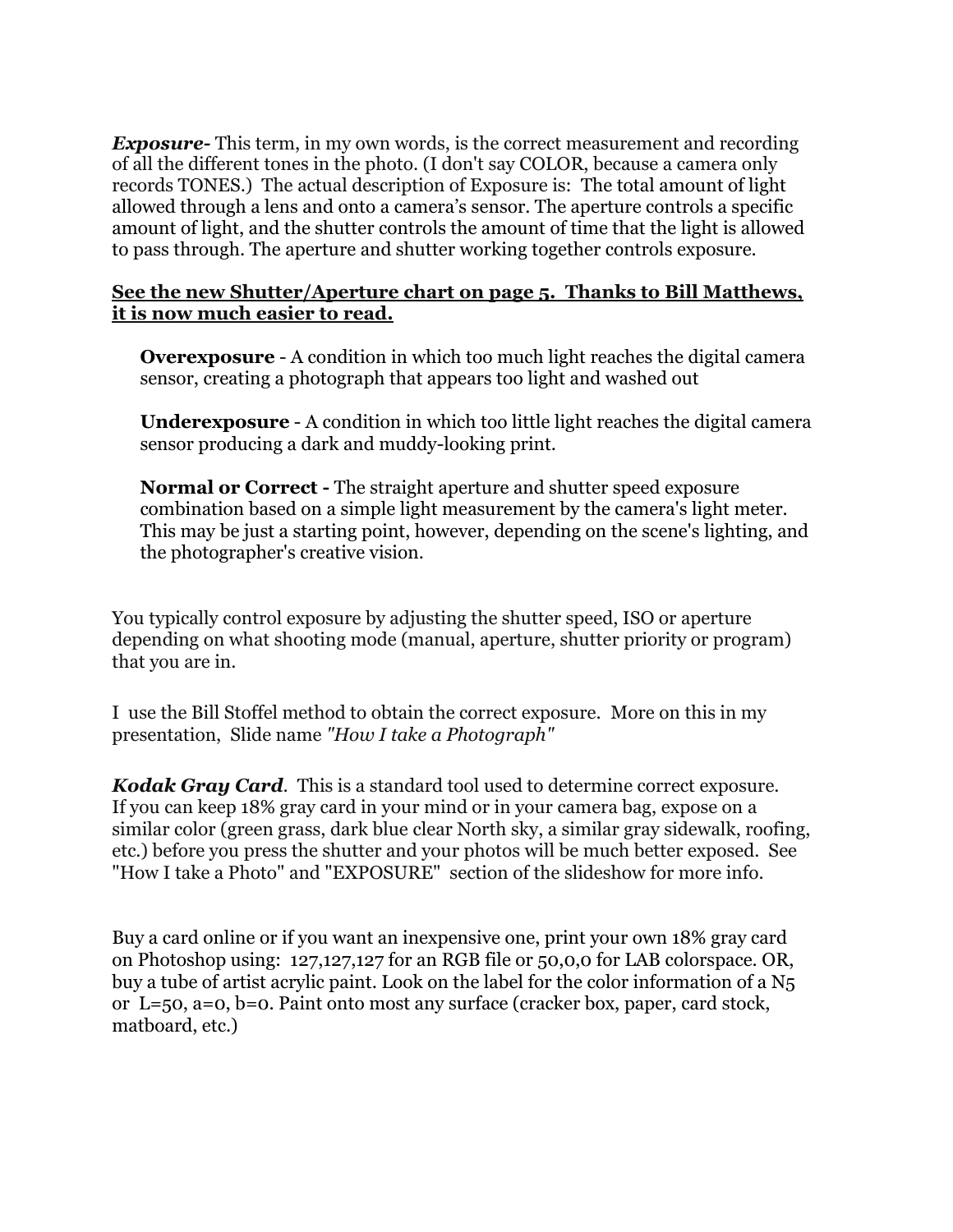**Lens-** There are different types of lenses. Lenses with a larger aperture (f1.4) are known as fast lenses. Lenses with a smaller aperture (over f4) are known as slow lenses.

**Prime lens**: A fixed focal length with no zoom. Most say prime lenses give best picture results.

**Zoom Lens**: a lens that zooms in and out. The best zoom lenses keep the aperture from beginning to end of zoom range. Others have an aperture that varies, ie, 3.5 - 8.5 and when you zoom, the aperture changes.

**Macro Lens**: Lens that is specific to taking very close shots. They usually are prime 50mm or 90mm lenses, are expensive, but well worth the money if you are interested in getting in REALLY close to small subjects.

*Flash-* On your camera, this is typically characterized by the lightning bolt symbol There are different types of flash. Here are examples.

Full Flash - The flash puts out the amount of light that the sensor says the shot needs.

Fill Flash- light that will just fill in any dark spots.

Red Eye- flash that will prevent red-eye from showing up.

## *IMAGE TYPES*

*RAW*- There are many different types of image files.

The most common is JPEG, which most cameras take. JPG is a compressed imate. When you change a JPG photo in the computer and save it again, always give it another name, to prevent degeration of the image.

RAW is a much larger file that contains all information in the scene and allows more flexible, detailed editing. If you shoot RAW, be sure to have plenty of storage cards with you.

RAW/JPEG: the camera takes 2 images at the same time. Takes more storage space but well worth it to have both images to work with later.

You can (in the computer) save a **JPG to TIFF** format while you work on the image in the computer. TIFF images can be saved/resaved without renaming them. You must save a TIFF image back to a JPG to share & use with the Photo Club competitions.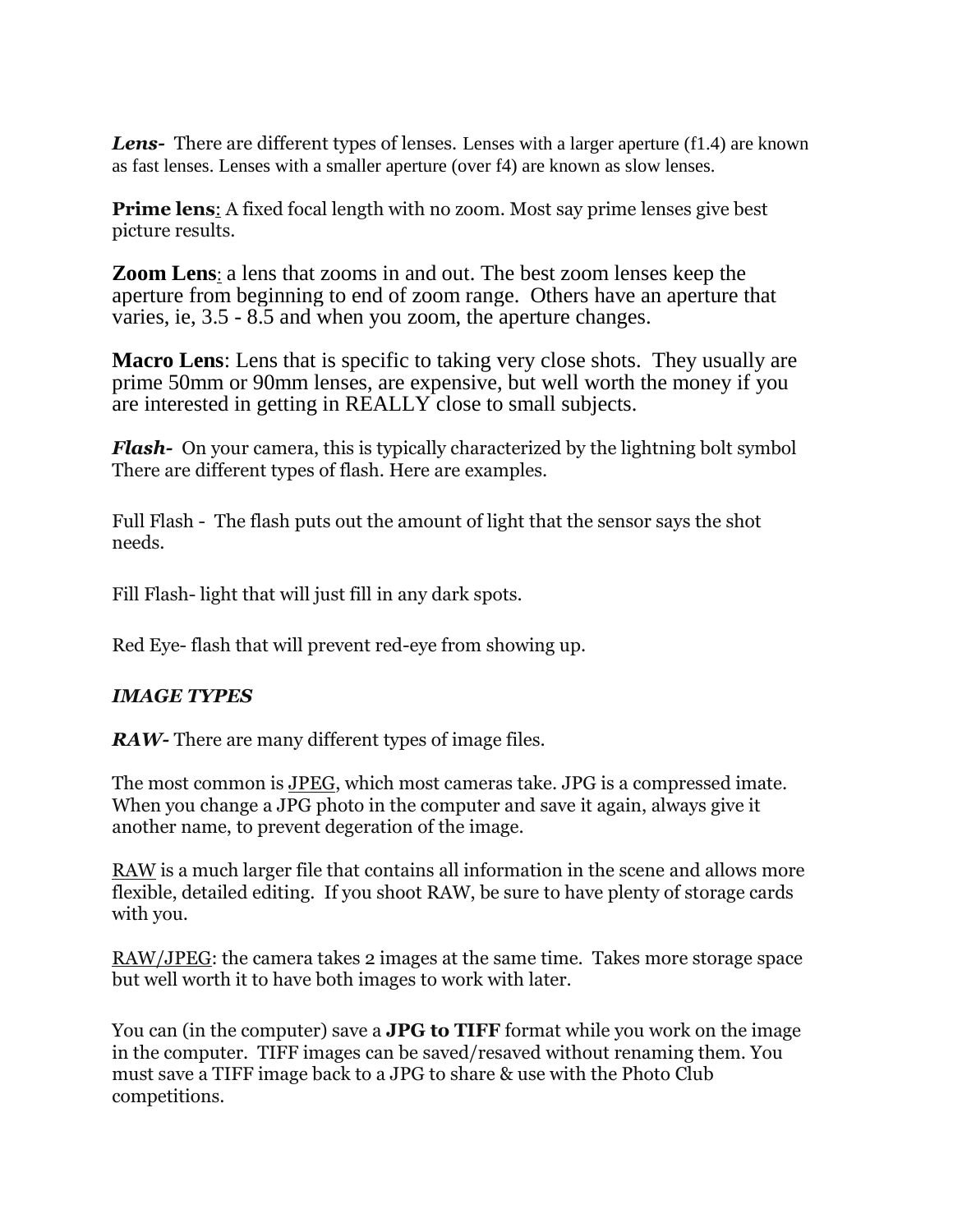*Focus-* Proper focus will allow you to show some part of or all of an imate to be very sharp. In a DSLR you can clearly and sharply see what you have in focus by using the depth of field preview or Live View. The larger your F stop the less will be in focus.

There are different type of focusing modes:

Macro, which is anything really, really up close. About a couple of inches or even less. (seen as a flower symbol). True Macro images 1:1 ratio, meaning they image presents with the same dimensions as the subject. True Macro photography requires a prime Macro lens.

Auto-focusing which lets the camera focus for you but isn't always the best to use.

One shot autofocus- focus will be maintained on one spot or subject. If it moves or you move, focus will be lost - UNLESS - you hold the shutter button halfway down until you actually take the photo.

Continuous AutoFocus- Will continuously focus on a subject as it moves.

Manual focus which enables you to control focusing. In certain circumstances, you will find that Manual Focusing is easiest to use. (Photographing from a car, for instance.)

*Shooting Speed/Modes-* This determines how many pictures (or exposures) your camera will take when the shutter is pressed down. On your camera, shooting mode is typically characterized by the three rectangles stacked on top of one another.

Single exposure - When the shutter is pressed it will take one picture. To take another picture, you need to press the shutter again.

Continuous- When the shutter is pressed and held down it will keep taking pictures until the card fills up or the processor can't write anymore photos to the card.

Bracketing - To insure one well-exposed photo, the camera takes 3 photos, each at a different aperture or shutter speed. Go into MENU and choose the settings for the 3 images, try 1/2 stop over & under to start.

Some cameras offer HDR (HIGH DYNAMIC RANGE) Mode where you take a series of shots and use a computer program to combine the shots into one exceptional image.